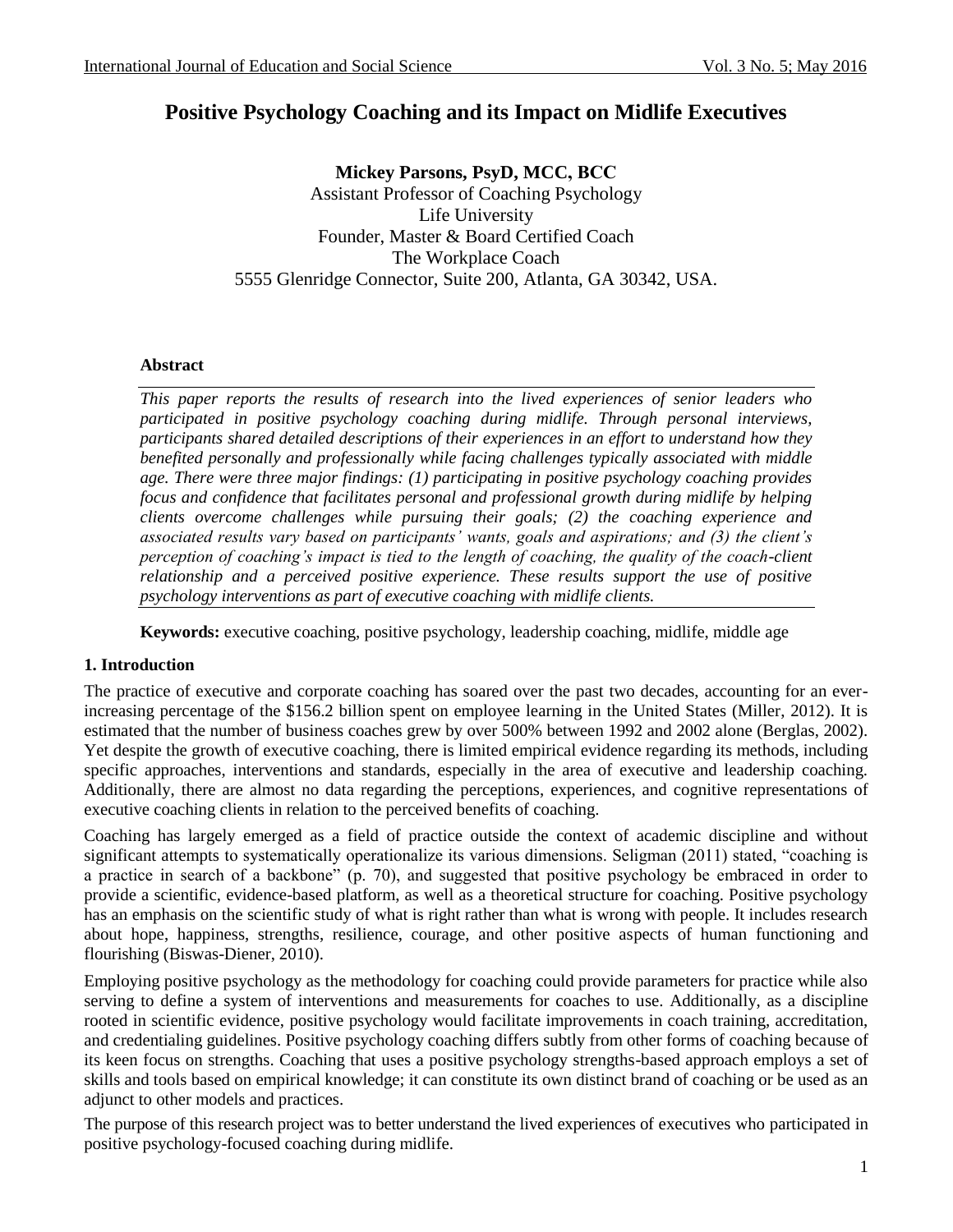#### [©Research Institute for Progression of Knowledge](http://www.ripknet.org/)

Psychological investigations confirm the challenges associated with midlife (Axelrod, 2005). During this developmental stage, we face physiological, psychological, and interpersonal changes as we work to reevaluate life goals and personal values, confront our inevitable death, and make plans for the second half of life. In short, midlife can be a difficult transitional period, with opportunities for both transformation and stagnation. Positive psychology coaching has the potential for helping people to build the necessary resources and coping strategies to prevent a midlife transition from turning into a midlife crisis.

Despite its promise, the impact of positive psychology coaching on the challenges associated with midlife remains largely under-theorized. This project sought to understand how positive psychology coaching may enhance work engagement, productivity, and satisfaction by helping leaders in midlife navigate developmental struggles and invigorate energy and mental resilience. Indeed, how can positive psychology executive coaching guide leaders through a period of intense contemplation and evaluation and facilitate the pursuit of a meaningful second half of life? What other variables impact the client's perception of the coaching process? The project was based on a phenomenological study designed to obtain a detailed description of the personal and professional benefits achieved by executives who participated in positive psychology-focused coaching. Through personal interviews, participants shared comprehensive descriptions of their experiences. The investigation focused on executive coaching using positive psychology techniques such as Values in Action (VIA), gratitude, and strengths focus, as well as mindfulness and Acceptance and Commitment Therapy (ACT) training in order to describe how these methodologies influence self-actualization and engagement, both personally and professionally.

Anticipated results of this study included: (a) gaining a deeper understanding of how positive psychology coaching may be effective as an approach to executive coaching, especially with midlife executives; and (b) helping executive coaches and coach training organizations better understand the mechanisms of coaching effectiveness during a time of significant change, contemplation, and potential stress.

#### **2. Literature Review**

This review highlighted selected literature that has addressed issues concerning coaching, positive psychology, and midlife challenges.

A review of the literature found a lack of consensus on both the origin and definition of professional coaching. Numerous debates center on the various approaches and theoretical frameworks underpinning executive coaching, including both psychological and non-psychological approaches. According to Passmore, Peterson and Freire (2013), recent efforts to define coaching reflect the immature nature of the discipline and the desire to define boundaries or outline a trajectory for coaching as a distinct process or intervention. The literature review also found that although some scholars continue to question the efficacy of both positive psychology and coaching, a growing number of empirical studies have found an affirmative link between positive psychology coaching and thriving. For example, research from Grant (2013) and Biswas-Diener (2010) has consistently found that the impact of positive emotion generated via positive psychology coaching promotes a sense of well-being, thriving, and resilience personally, professionally, and organizationally.

One current challenge in the coaching discipline is the lack of consensus about coaching models. The coaching community has largely accepted that practitioners may employ a variety of methodologies to meet their clients' specific needs. In recent years, however, coaching models have begun to favor of more scholarly, scientistpractitioner models that are theoretically informed and based on empirical evidence. Many scholars believe the future of coaching depends on how well it embraces evidence-based practice and argue for more rigorous controlled studies, increased reliance on validated assessments and agreement around a central theoretical construct (Spence, 2007).

As the search for an evidence-based framework for coaching has escalated, positive psychology has been elevated as a natural ally for coaching (Biswas-Diener, 2010). A growing body of research supports the opinion that the application of the positive psychology framework to coaching provides an empirical grounding for coaching, while also helping professional coaching avoid slipping into pseudo-science, pop psychology, or self-help (Grant & Cavanagh, 2007). Positive psychology, as introduced by Martin Seligman during his term as president of the American Psychological Association (APA), has been shown to be successful in developing people skills and improving functioning as part of therapeutic, coaching, and training interventions (Sheldon, Kashdan, & Steger, 2011). However, a review of the executive coaching literature by Kauffman and Scouler (2004) highlights the lack of empirical data surrounding the influence of positive psychology coaching with executives.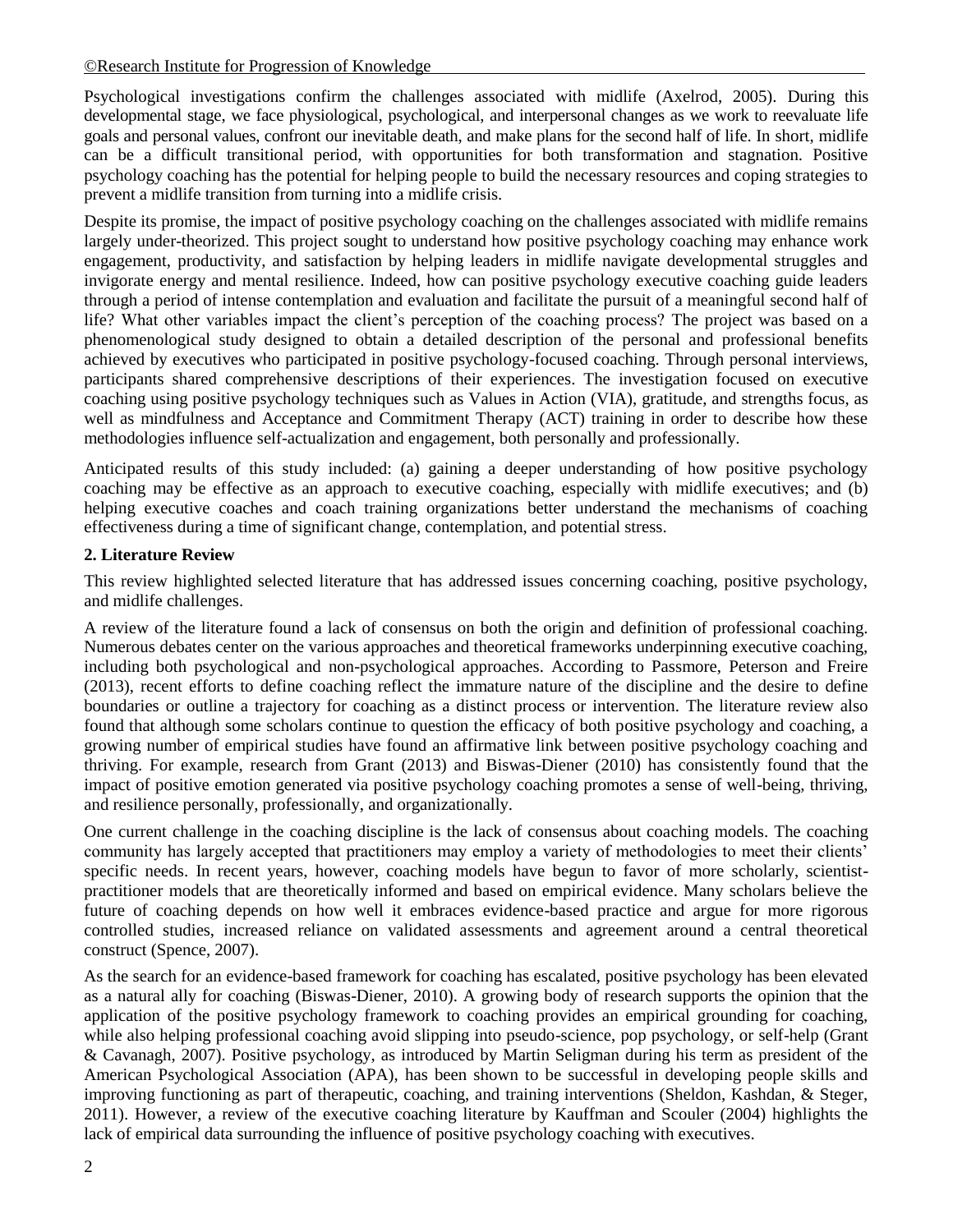This study differs from much of the literature on executive coaching by exploring the lived experiences of leaders who participate in positive psychology coaching during midlife. It extends the literature by giving a voice to client participants in an effort to clearly understand their perspective and the perceived impact of coaching. It also explores how executive coaching that uses a positive psychology methodology influences self-actualization and engagement, both personally and professionally. It seeks to provide insight regarding client perspectives associated with long-term change and benefits in order to inform executive coaches, prospective clients, their organizations, and coach educators.

# **3. Methodology**

The researcher employed phenomenological inquiry because it is effective in exploring meanings and perspectives of research participants (Creswell, 2013). This study focuses on describing what all participants have in common as they experience the phenomenon of positive psychology executive coaching. The specific phenomenological method that was used was the psychological approach, which focuses not only on the meaning of experiences, but analyzes individual, not group, experiences.

The researcher conducted interviews with male and female executives who had experience with positive psychology-focused coaching during midlife. The executives, all director to C-suite level or business owners, had been coached using a positive psychology approach that utilized interventions such as VIA, gratitude and strengths focus, mindfulness, and ACT. Each reported having participated in at least three months of coaching. Men and women of varied racial and ethnic backgrounds were interviewed. Participants ranged from ages 43 to 65 and were able to recall their coaching experiences, as well as the effect the experience may have had on their overall personal and professional lives. A total of three male and seven female volunteer participants formed the convenience sample for this project. Table 1 presents an overview of participant demographics.

The research instrument was a semi-structured interview that was created as an extension of the literature review. The data collection method was a one-hour telephone interview, which was recorded, transcribed, and approved by each participant prior to inclusion in the study. Interview questions were open-ended and semi-structured in order to gain self-report information about experiences with positive psychology executive coaching and its impact on behavior, beliefs, actions, attitudes, confidence, and motivation as related to personal and professional productivity and resilience. Questions were designed to elicit meaningful responses that could be analyzed thematically and support accurate research inquiry. Questions designed to elicit examples of how the subjects resolved personal or professional issues as a result of coaching and whether the experience of coaching impacted their outlook about the future were the core of the inquiry. Sample questions include:

- Tell me how your coaching experience has influenced your life personally.
- Please provide examples of one or more personal issues that were resolved as a result of your coaching.
- As a result of coaching, has your outlook for the future changed in any way? Please describe fully and provide examples.

Following each initial interview and transcription, the researcher employed an ongoing methodological qualitative process. The data were analyzed using NVivo software to code and identify specific themes and differences among individual experiences. The data were viewed individually by participant and then analyzed through comprehensive steps; meanings were interpreted, clusters of themes identified, and descriptions examined meticulously. The intent was to uncover through open-ended processes of thematic abstraction, reflection, and interpretation the essential qualities of the participants' experiences.

### **4. Research Findings**

Three research questions were examined throughout the study. In analyzing results for each question, a number of themes emerged.

#### **4.1 Research Question 1: In what ways does positive psychology executive coaching guide leaders through a period of intense contemplation and evaluations associated with midlife and facilitate both personal and professional transformation?**

An examination of the data surrounding Research Question 1 showed the power of employing positive psychology methodologies to generate positive outcomes related to professional and personal aspirations. Interview data demonstrated that positive psychology interventions—including a strengths-based approach, gratitude and values focus, ACT, and mindfulness—were important in providing a foundation of confidence and focus for the participant to use as a launching pad toward successful goal attainment.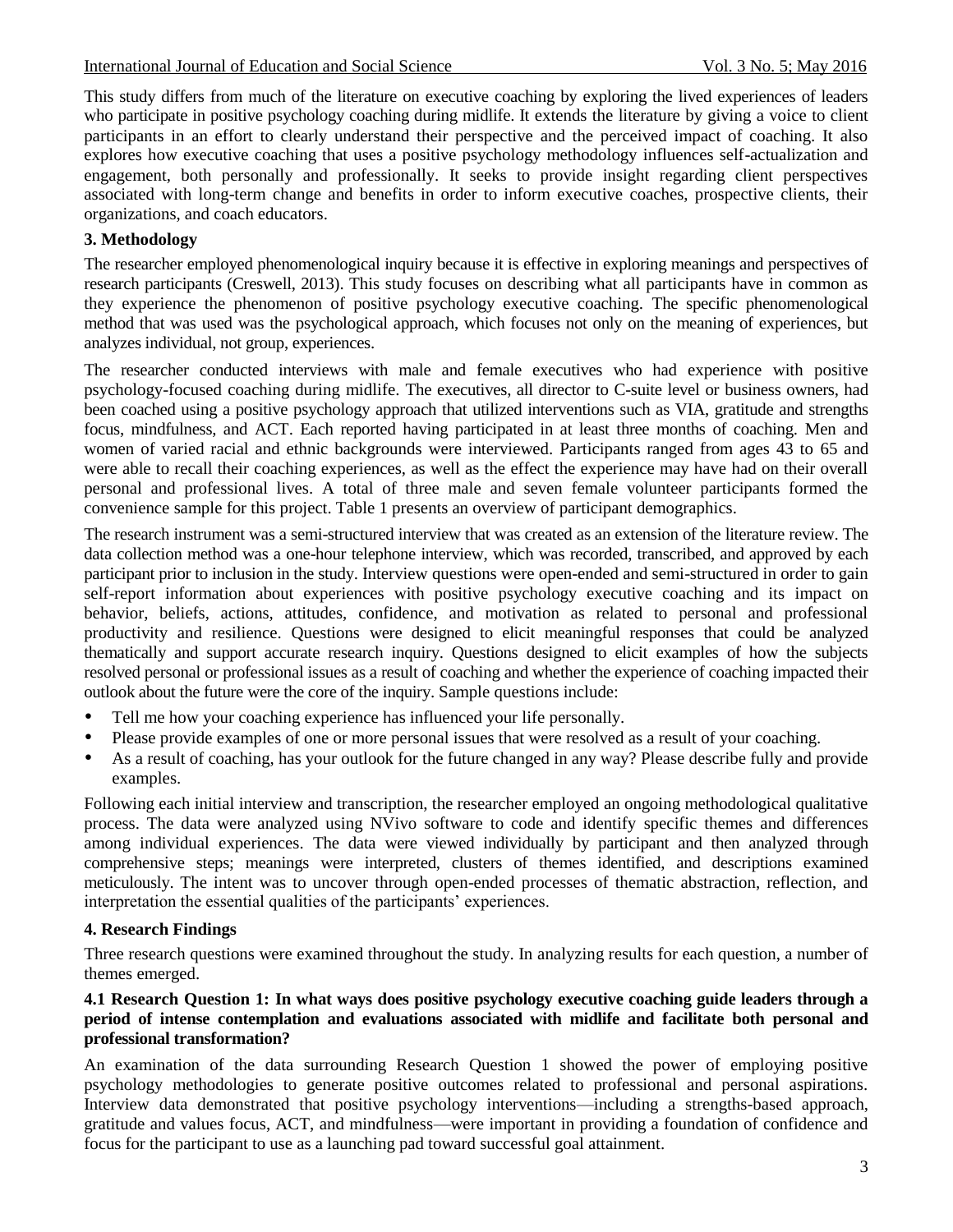All participants were able to discover and change behavior and thought patterns, and all 10 participants expressed an increased sense of confidence, empowerment, and motivation.

Two themes emerged relevant to Research Question 1: (a) leveraging confidence and focus while identifying and overcoming challenges during the pursuit of goals, and (b) coaching techniques.

### *4.1.1. Theme 1: Identifying and Overcoming Challenges while Pursuing Goals*

One goal shared by all participants was the desire to learn and grow. Participants reported that coaching enabled them to look at themselves and find areas they felt needed improvement. By identifying goals, the participants were able to mark progress and use coaching both to gain confidence and achieve their desired end results.

In one example, Participant 1 recalled the first time he used coaching: "I encountered a significant challenge at work and was not sure my skills and patterns would achieve the best results for the team." He identified his goal and the challenge linked to it and then found and worked with a coach who had lived through similar experiences. When reflecting on the coaching experience, Participant 1 stated, "I am now able to face conflict, to give negative feedback with confidence, and to be able to present my ideas with confidence." Thus, he was able to undergo a personal transformation led by the coach and change behaviors that he felt were holding him back both professionally and personally.

## *4.1.2. Theme 2: Coaching Techniques*

All of the participants indicated that their coaches used a positive psychology strengths-based approach. Four of the 10 participants reported that their coaches used DISC, six indicated that their coaches used VIA, and another two focused on values clarification, while one spoke about the use of a scorecard or 360-feedback to track changes. The remainder of the participants indicated their coaches used a more casual approach, such as notes or emails, to review progress. Five of the 10 respondents spoke about the use of gratitude exercises, while four of the 10 mentioned mindfulness exercises.

The lessons participants learned though the techniques, programs, and assessments employed by their coaches had a large effect on their quality of life, personally and professionally. Using a positive psychology approach and focusing on what they could do enabled the participants to see the changes they needed to make and to feel like those changes would be both positive and effective. In one example, Participant 3 said the use of ACT training enabled her to learn "to be more mindful of what I'm doing ... to take that pause and know what I value." Taking that time to assess what she was doing and why she was doing it helped her improve her life and relationships. Participants whose coaches used the DISC assessment as a tool indicated that by learning about their strengths they were able to use those strengths to effect change in their lives.

### **4.2. Research Question 2: In what ways does the coaching experience vary from participant to participant?**

During midlife, many people reassess personal meaning (Hermans & Oles, 1999). Issues of physiological change, psychological reorganization, and interpersonal exchanges can lead people to reevaluate their life goals and values as they make plans for the second half of life. Because of this, and the competing challenges of work and personal life, researchers believe that the coaching experience will vary from participant to participant in an effort to match each individual's unique life track (Biswas-Diener, 2010). Two themes emerged from the research that were relevant to this research question: (a) results of coaching, and (b) wants, goals, and future aspirations.

### *4.2.1 Theme 1: Results of Coaching*

Participants described the results of their coaching experiences in a variety of ways. They reported an affirmation of their capabilities, better awareness, an increase in focus and creativity, becoming positive and optimistic, as well as increased motivation and accountability. Nine of the 10 participants reported significant long-term coaching-related change and accomplishments, including heightened awareness, an increase in focus and creativity, greater optimism, and an increase in confidence, motivation, and accountability. However one participant indicated that she could not maintain changes if she went too long between meetings with her coach.

Participant 6 said that as a result of coaching, "I've been more intentional and thoughtful." She said that the experience made her wish "to be learning something new all the time." Participants 3 said coaching increased her level of awareness. She stated, "I am more aware of what my mindset is, so I'm not so limited. Knowing how we can change has been very important." Participant 2 had been facing challenges at work; he stated that coaching "reaffirmed that I was a knowledgeable and capable professional." Six of the 10 participants reported increased levels of motivation.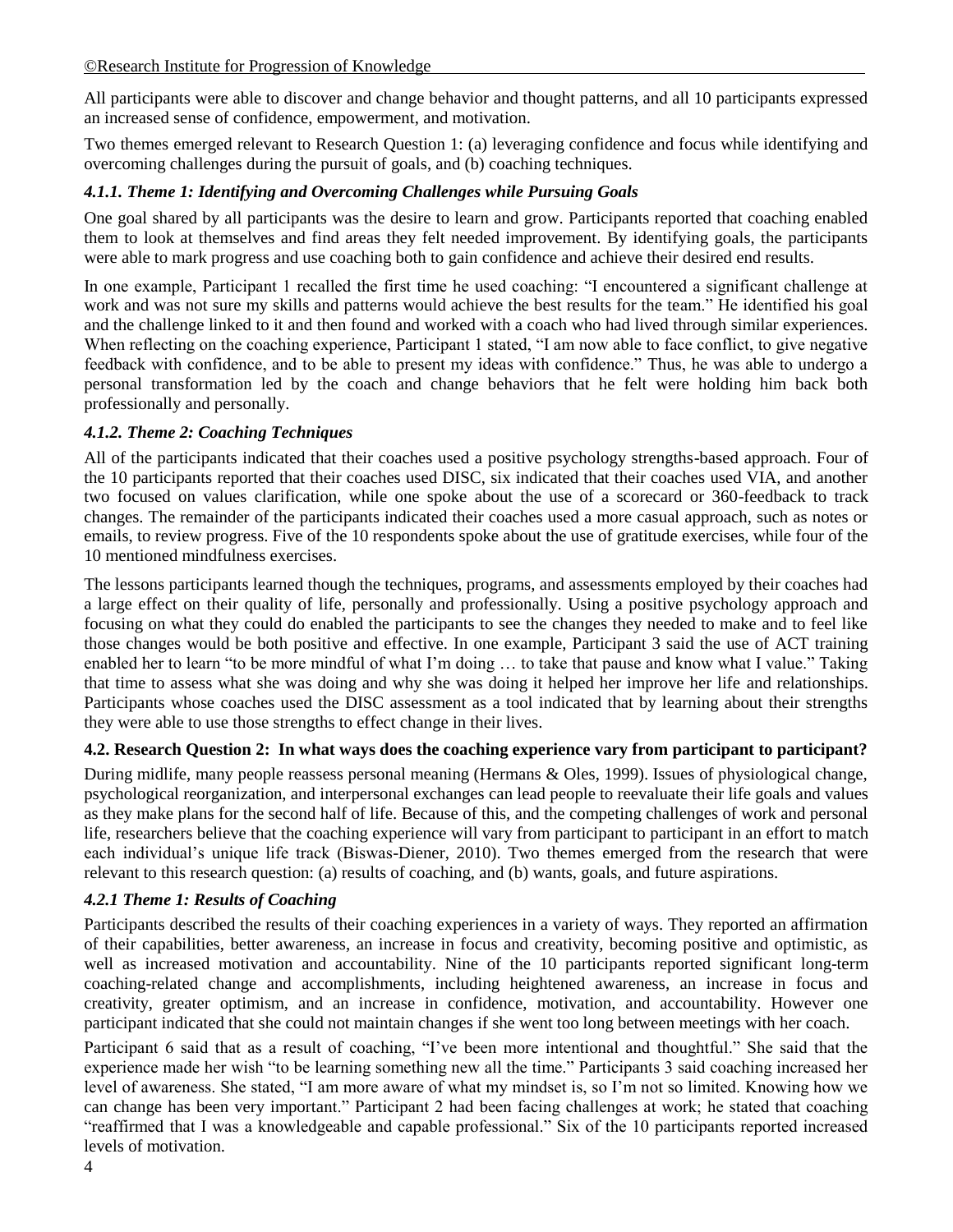They said coaching had enabled them to gain perspective on the issues they faced. One stated that her "confidence" increased and motivation has increased. In fact as confidence increased, I'm more motivated to take on more challenging tasks."

### *4.2.2. Theme 2: Wants, goals and future aspirations*

An examination of the data surrounding Research Question 2 demonstrated that clients seek coaching for a variety of reasons. One variation among participants was in their future plans, goals, and wants. Participant 10, for example, spoke about a wish to travel and an increase in personal freedom, while Participant 3 was interested in training opportunities. Participants 1, 4, and 5 all wanted to effect change and help others. Although participants reported significant goal achievement in their specific areas of interest, as well as enhanced confidence and awareness, differences in their goals and areas of aspiration at least partially accounted for the variance of experience and results from participant to participant.

### **4.3. Research Question 3**. **What other variables impact the client's perception of the coaching process?**

Because coaching is highly individualized, different variables affect a participant's perceptions of coaching and associated results. The researcher anticipated that the client-coach relationship would be one such factor. An examination of the data surrounding Research Question 3 demonstrated that the client's perception of coaching was indeed influenced by a variety of factors. Three themes were identified: (a) amount of time the participant spent in coaching, (b) quality of the relationship with the coach, and (c) the perceived experience.

## *4.3.1 Theme 1: Time*

For many participants, their relationship with the coach was built over time, allowing them to address ongoing issues. When the coach and client were well-matched, coaching that lasted more than six months tended to produce a positive perception regarding the influence and results of coaching.

Eight of the 10 participants reported working with their coach for more than a year. One participant said she had worked with her coach "on and off for 12 years." Participant 6, for whom coaching was a job requirement and whose employer provided for her coaching, had been working with a coach for nearly 2 years. She indicated that for her time was necessary to build trust in the process and in the coach. "I was hesitant in the beginning, but as time progressed I've become more comfortable with the person and the process."

# *4.3.2. Theme 2: Relationship with Coach*

One of the most important factors that influenced the client's perceptions of the coaching process was his or her opinions of their coach.

Participant 2 found his coach to be an ally, someone who provided support and reassurance. He stated that coaching, "provided relief, confirmation, validation, perspective, and reinforcement at work, which has led to less anxiety away from work." He said that because of the support of his coach, he was able to make the personal changes he needed to be successful at work. Participant 6 was matched with her coach based on the results of an assessment process. She said, "My coach is also an S/I [DISC personality type], so we speak the same language." She felt that this helped her and the coach communicate effectively. Participant 8 worked with two coaches, one of whom was hired by his employer. ―[S]ince I didn't have any control over who my coach was, it took a while to develop trust and truly know that she wasn't reporting everything I said back to my boss." Participant 8 said that "trust was the most essential part of the coaching relationship."

# *4.3.3. Theme 3: Positive Experience*

All 10 participants in the study reported having a positive experience with coaching. Every participant indicated that they would not hesitate to seek coaching again. Many formed long-term relationships with their coaches and spent years working on their personal issues. Participant 4 reported that "this coaching worked well with my personality – very flexible and free-flow." Participant 10 said of the coaching experience: "It's had a significant impact on my self-perception, confidence and what I was able to achieve."

### **5. Discussion of Findings**

There were three major findings from the research.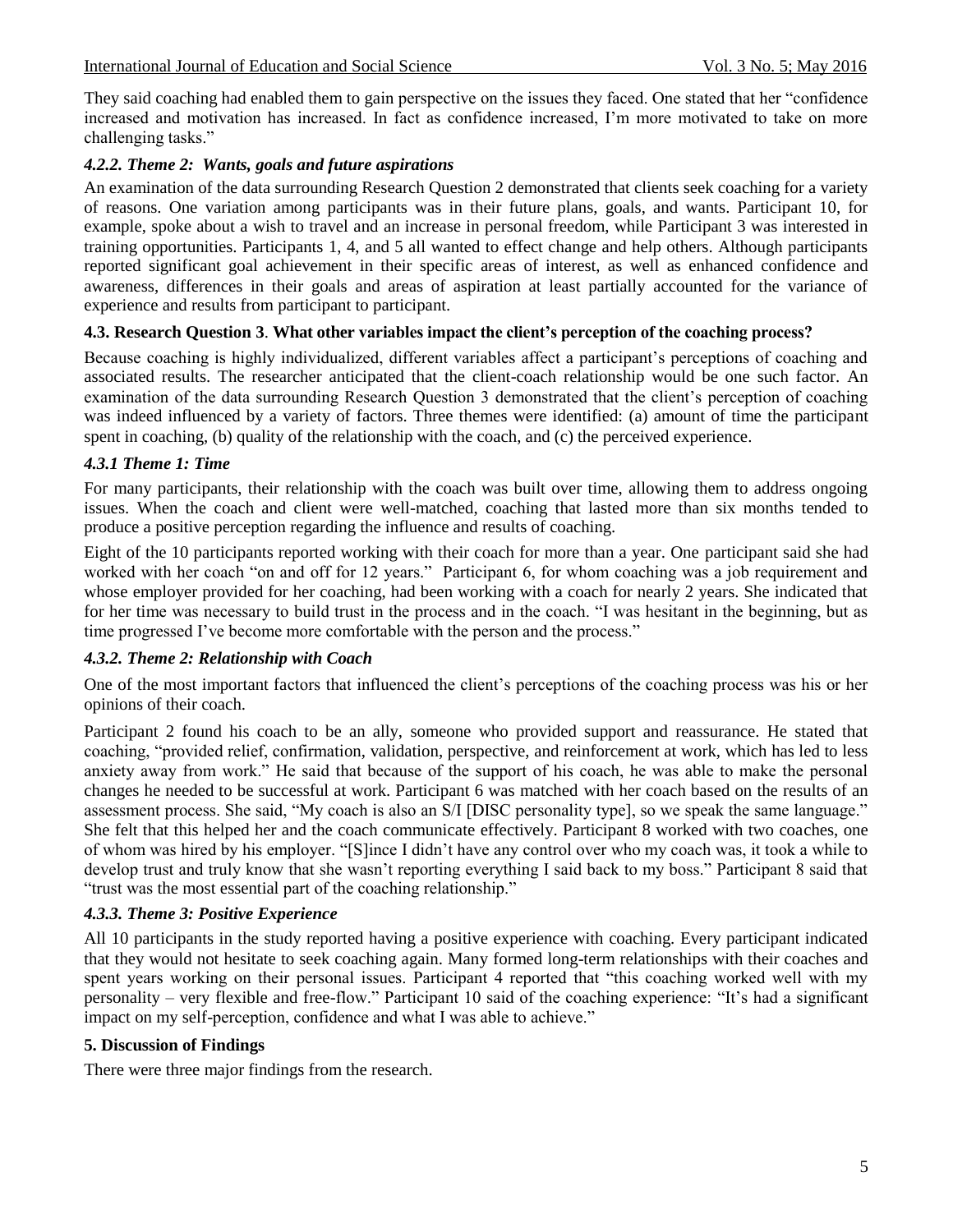## **5.1. Finding 1: Goal Attainment**

The first finding––participating in positive psychology executive coaching provides focus and confidence that facilitates personal and professional growth during midlife by helping clients identify and overcome real life and work challenges while pursuing their over-arching goals––demonstrates the power of focusing on strengths as a key component of coaching.

All 10 subjects indicated that coaching helped them to identify and move toward their goals and overcome challenges in order to improve their lives both personally and professionally. This supports Grant's (2013) findings that positive psychology coaching promotes a sense of well-being, thriving, and resilience personally, professionally, and organizationally. Participants also indicated consistently that coaching helped them reframe common life and work struggles as opportunities for learning and growth, which is a primary coaching objective as outlined by Biswas-Diener (2010). Finally, all 10 subjects reported a significant increase in confidence and sense of empowerment during their coaching experience. This evidence underscores the very definition of positive psychology and aligns with research that purports coaching centered on strengths rather than gap transformation alone promotes successful goal attainment and self-efficacy, which enhances confidence and empowerment toward further action (Park, Peterson, & Seligman, 2004).

In summary, this finding supports the notion that positive psychology coaching can indeed generate positive emotions and confidence to help midlife executives thrive both personally and professionally. It also further supports Seligman's (2007) claim that positive psychology has the potential to provide an effective scientific and theoretical basis for the field of coaching.

### **5.2. Finding 2: Varied Clients, Varied Results**

The second finding––the coaching experience and associated results vary from participant to participant based on their wants, goals, and aspirations for the future––underscores the broad spectrum of clients seeking change in various aspects of their professional and personal lives (International Coach Federation, 2012; Witherspoon & White, 1996). In addition to goal achievement in specific areas of interest, research participants reported an expanded awareness and motivation as well as the ability and willingness to focus on and tackle other challenges along the way, which they believed supported the larger goals. These data support Seligman's (2002) assertion that positive psychology tools such as VIA signature strengths facilitate the client's quest for broader personal meaning and forward knowledge, power, and goodness.

The findings also support Grant's (2013) view that the success of coaching interventions is heavily dependent on a clearly defined focus on issues within the client's sphere of influence or control. Finally, regardless of the "why" behind coaching, the coach and client work collaboratively to move him or her forward in taking action toward his or her desired goals. In other words, coaches collaborated with clients to help them define "point B" or their goal, then co-designed and co-navigated the journey through coaching sessions (Moore & Tschannen-Moran, 2010).

#### **5.3. Finding 3: Elements of Success**

The third finding––the client's perception of coaching impact was tied, at least in part, to the length of coaching, the quality of their relationship with the coach, and a perceived positive experience––underscores the importance of the coaching relationship as a key success factor in the coaching experience. While there have been numerous debates about the various approaches and theoretical frameworks underpinning executive coaching and the coaching profession (Joo, 2005), data from this study suggest that the quality of the client-coach partnership may be of equal importance. The data also suggest that the length of time a client engages in coaching is important not only for learning and execution but for building trust, momentum, and synergy with the coach. In short, the data indicate that coaching with a well-matched coach over time (six months to a year or longer) promotes a perception of positive impact and accomplishment. This finding also supports the Grant and Stober definition of coaching:

A collaborative and egalitarian relationship between a coach, who is not necessarily a domainspecific specialist, and client, which involves a systematic process that focuses on collaborative goal setting to construct solutions and employ goal attainment process with the aim of fostering the ongoing self-directed learning and personal growth of the client. (Grant & Stober, 2006, p. 2)

The study extends this definition by including the elements of time and quality of the client-coach relationship as factors that support coaching synergy and results.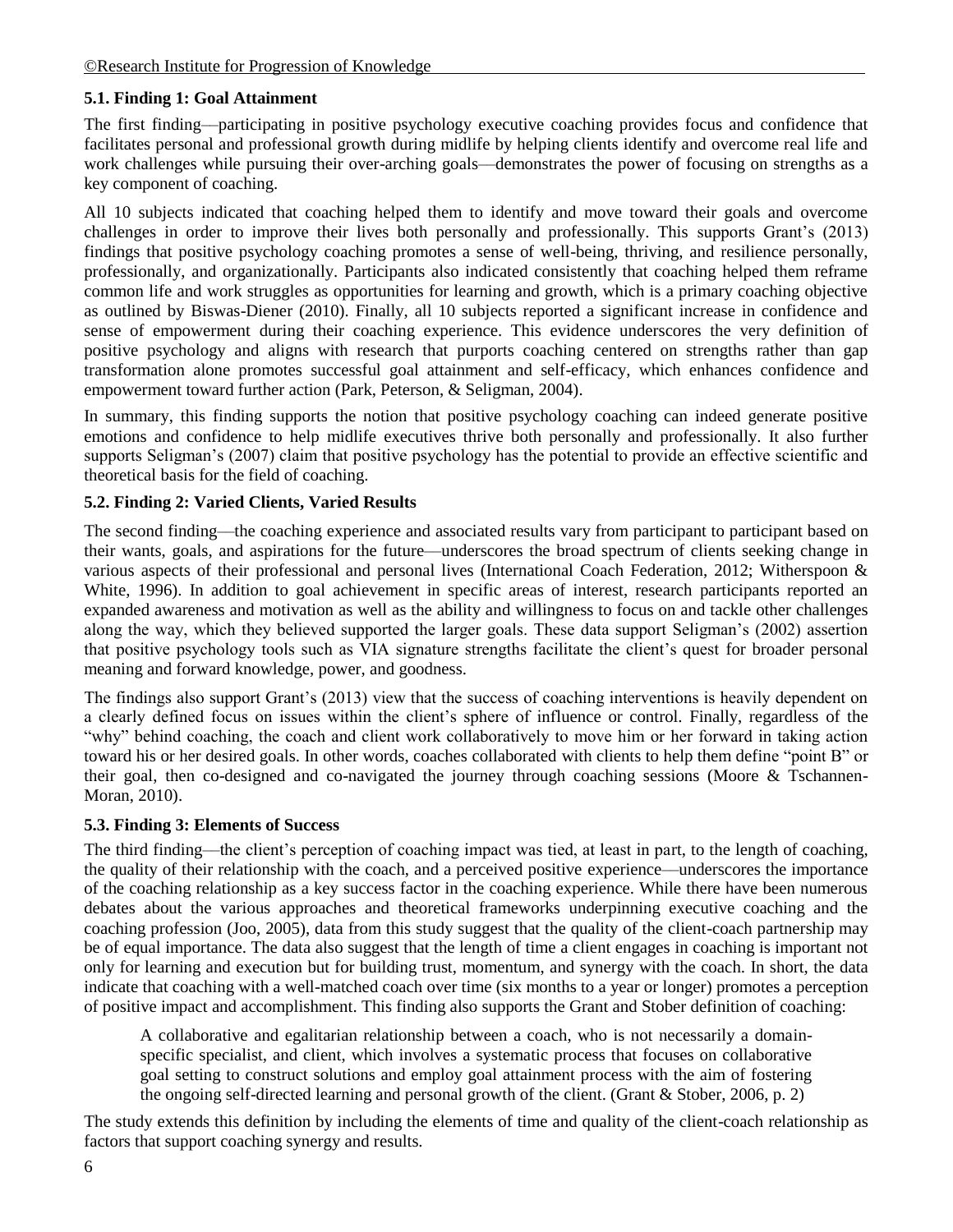In sum, the findings of this project expand current research on positive psychology coaching by indicating positive impact in perceived goal achievement and enhanced sense of confidence and well-being for individuals participating in positive-psychology-focused executive coaching for at least six months. Results highlight the importance of a coaching framework and relationship, both of which should be given considerable attention by coaches and coach training organizations charged with equipping future coaches.

#### **6. Recommendations & Conclusion**

This study offers implications for research and applied practice of positive psychology executive coaching. Findings build on earlier research illustrating that positive psychology provides a viable framework for executive coaching at midlife. In fact, positive interventions employed during the executive coaching engagement facilitate both professional and personal growth as well as a sense of confidence and enhanced focus during a time of physiological, psychological, and social change. This is an important consideration for current practitioners of coaching and coaching psychology as well as for their training institutions, in addition to corporate partners in human resources, talent development professionals, and others interested in empowering leaders at midlife.

In light of the findings, coach accrediting organizations such as the International Coach Federation (ICF) and the Center for Credentialing and Education (CCE) should consider promulgating positive psychology education as part of their coach training requirements. Furthermore, corporate consumers of coaching should strongly consider engaging executive coaches with training and expertise in the areas of positive assessment and positive psychology intervention in order to inspire midlife executives and promote individual (both professional and personal) and organizational growth. Additionally, it is critical to consider elements such as time, quality of relationships, specific goals, and future aspirations in addition to coaching frameworks, tools, and tactics. Therefore, in addition to making sure executive coaching goals align with corporate objectives, corporate consumers of coaching should also ensure a good client-coach match, perhaps by allowing the client to choose from several qualified coaches, and give them sufficient time to establish a trusting and synergistic partnership. Finally, coaches should be skilled in both the hard skills of coaching practice and soft skills of rapport and relationship building to maximize results.

Future research could examine pre- and post-coaching intervention results empirically while controlling for intracoach disparity. Such a study would build on the data that underscore the importance of the length of coaching and the quality of the client-coach relationship by comparing a variety of subjects being coached by a single coach as well as comparison groups exploring outcomes by coach. A longitudinal study could also provide insights into questions such as: "How long do the results of coaching last?" and "How long does it take to break dysfunctional habits and thoughts and move toward a state of well-being and thriving?' It also would be enlightening to compare participants in this study, all of whom were highly successful in achieving their goals, to a control group whose members found the coaching process less successful or unsuccessful. Additionally, future qualitative research could expand on this study by identifying and exploring specific midlife challenges and details surrounding the impact that positive psychology coaching interventions provided.

#### **6.1 Conclusion**

In the past two decades, executive coaching has been a significant force within the areas of consulting psychology and corporate talent development. Indications are that this highly customizable approach to leadership and organizational development will continue to be influential; therefore, the coaching profession needs to embrace empirically sound methods of assessment and intervention.

The results of this study support the employment of positive psychology interventions as part of an executive coaching engagement, showing that to do so with midlife clients not only supports their goal achievement but also facilitates resolution of other work and life challenges over time and within a quality client-coach relationship.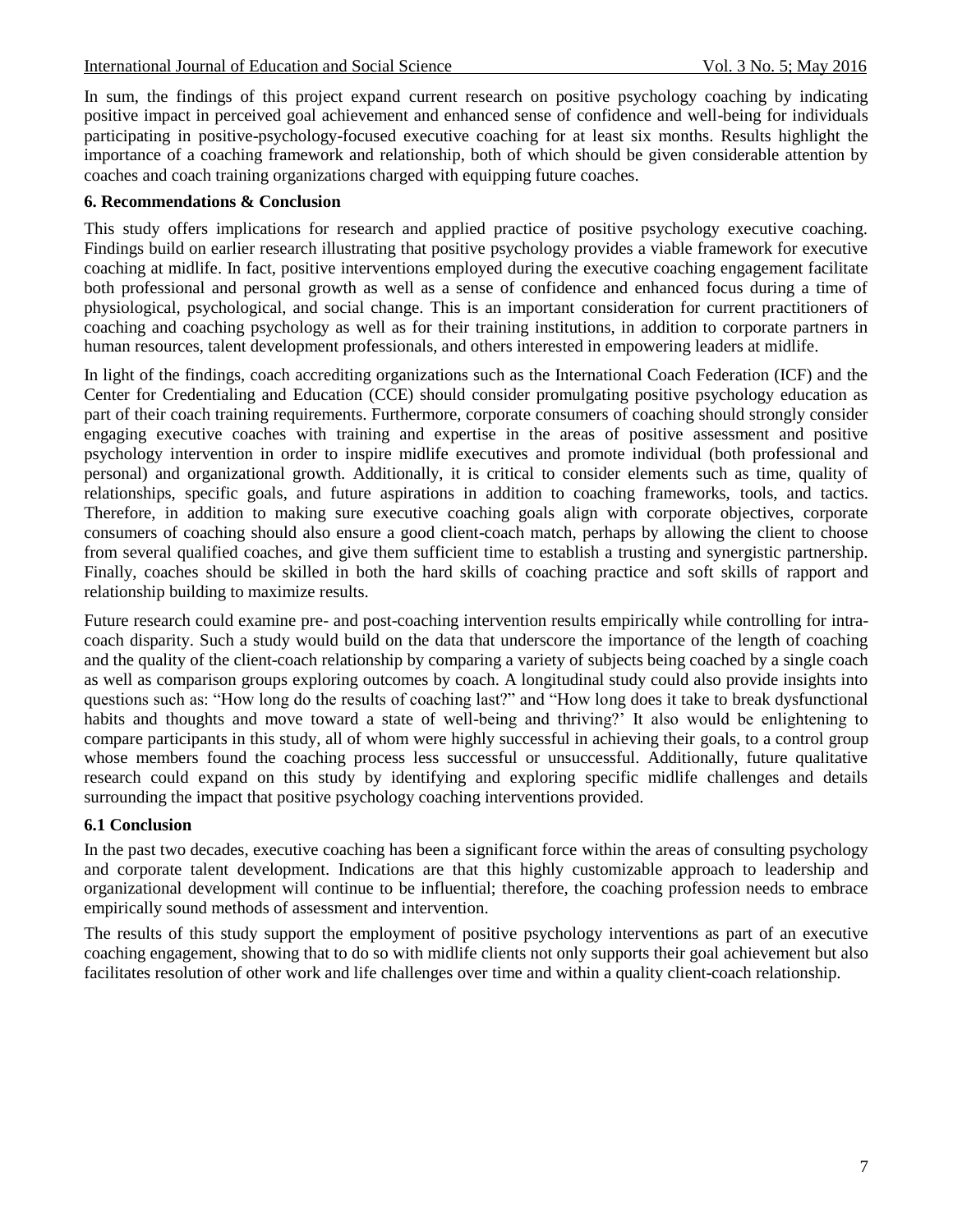| Male                         | 3                              | 30             |    |
|------------------------------|--------------------------------|----------------|----|
| Female                       | 7                              | 70             |    |
| <b>Ethnicity</b>             |                                |                |    |
|                              | Caucasian                      | 8              | 80 |
|                              | African American               | $\overline{2}$ | 20 |
| <b>Education</b>             |                                |                |    |
|                              | BA                             | 3              | 30 |
|                              | Master's                       | 4              | 40 |
|                              | PhD                            | 3              | 30 |
| <b>Household composition</b> |                                |                |    |
|                              | Self only                      | $\overline{2}$ | 20 |
|                              | Self and partner               | 5              | 50 |
|                              | Self, partner, and children    | 3              | 30 |
| <b>Religious affiliation</b> |                                |                |    |
|                              | Christian                      | 5              | 50 |
|                              | Unitarian                      |                | 10 |
|                              | Spiritual                      | 2              | 20 |
|                              | Did not answer / not religious | $\overline{2}$ | 20 |

#### **Table 1. Participant Demographics**

#### **7. References**

- Axelrod, S. D. (2005). Executive growth along the adult development curve. *Consulting Psychology Journal: Practice and Research*, *57*(2), 118-125.
- Berglas, S. (2002). The very real dangers of executive coaching. *Harvard Business Review*, *80*(6), 86-95.
- Biswas-Diener, R. (2010). *Practicing positive psychology coaching: Assessments, activities, and strategies for success*. Hoboken, NJ: John Wiley & Sons, Inc.
- Creswell, J. W. (2013). *Qualitative inquiry & research design* (3rd ed.). Thousand Oaks, CA: Sage.
- Csikszentmihalyi, M. (2008). *Flow: The psychology of optimal experience*. New York: HarperCollins Publishers.
- Giorgi, A. (1985). *Phenomenology and psychological research*. Pittsburgh, PA: Duquesne University Press.
- Grant, A. M. (2013). The efficacy of executive coaching in times of organisational change. *Journal of Change Management*, (14(2), 1-23. http://dx.doi.org/http://dx.doi.org/10.1080/14697017.2013.805159
- Grant, A. M., & Cavanagh, M. (2007). Evidence-based coaching: Flourishing or languishing? *Australian Psychologist*, *42*(4), 239-254. http://dx.doi.org/10.1080/00050060701648175
- Grant, A. M., & Stober, D. (2006). Introduction. In: D. Stober and A. Grant (Eds). In *Evidence-based coaching: Putting best practices to work for your clients* (pp. 1-14). Mahwah, NJ: Wiley and Sons.
- International Coach Federation. (2012). *2012 global coaching study*. Retrieved from http://icf.files.cmsplus.com/includes/media/docs/2012ICFGlobalCoachingStudy-ExecutiveSummary.pdf
- Joo, B. K. (2005). Executive coaching: A conceptual framework from an integrated review of practice and research. *Human Resource Development Review*, *4*(4), 462-488.
- Kauffman, C., & Scouler, A. (2004). Toward a positive psychology of executive coaching. In A. Linley & S. Josephs (Eds.), *Positive psychology in practice*. Hoboken, NJ: Wiley.
- Miller, L. (2012). *ASTD 2012 state of the industry report: Organizations continue to invest in workplace learning.*  Retrieved from https://www.td.org/Publications/Magazines/TD/TD-Archive/2012/11/ASTD-2012-Stateof-the-Industry-Report
- Moore, M., & Tschannen-Moran, B. (2010). *Coaching psychology manual*. Philadelphia, PA: Lippincott Williams & Wilkins.